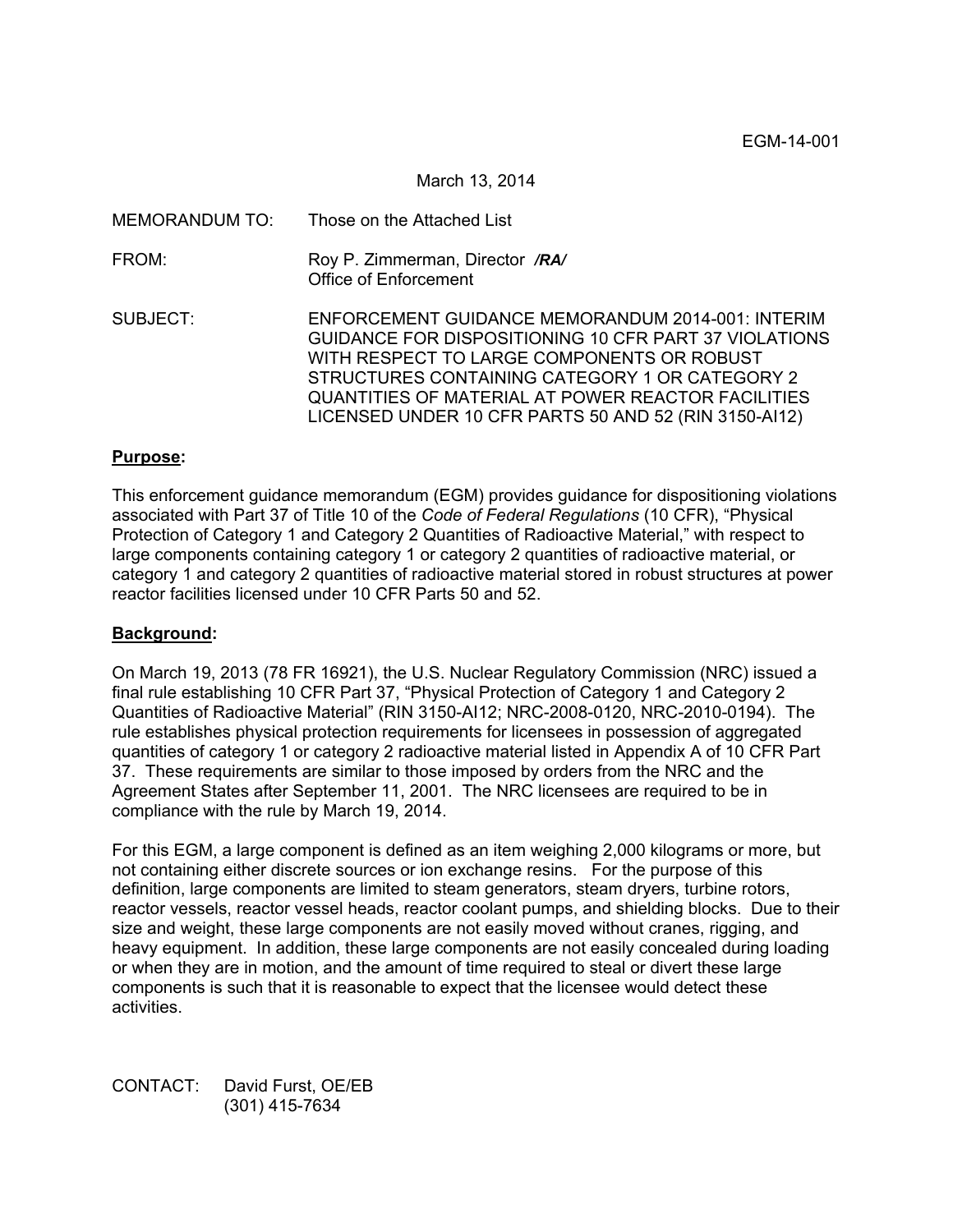# Those on the Attached List **2**

Also for this EGM, a robust structure is defined as a closed concrete bunker or modular vault, for which access to the radioactive materials contained within the structure, is gained only through the use of heavy equipment to remove structural components or large access blocks that weigh 2,000 kilograms or more. Access into these robust structures requires significant execution time. Typically, routine work activities, observation by licensees' authorized individuals located within or proximal to these robust structures, and/or observation by licensees' authorized individuals conducted in accordance with 10 CFR 73.55(i)(5)(ii) will provide the ability to detect actual or attempted theft and diversion considering the time needed to accomplish these activities.

After review of how 10 CFR Part 37 applies to large components and category 1 or category 2 quantities of radioactive material stored in robust structures, and after interaction with stakeholders in public meetings, the NRC has determined that enforcement discretion, under certain conditions, is appropriate for some violations of 10 CFR Part 37 at power reactor facilities while a long-term regulatory action is considered.

The licensee may submit a request for a specific exemption, as described in 10 CFR 37.11(a), for material that may not be included in the definitions above. If the licensee submits such a request for a component weighing 2,000 kilograms or more, but not containing either discrete sources or ion exchange resins, or for a structure sufficiently robust that it would take significant time to access the material inside, and does so prior to the NRC inspection of the licensee's facility, the NRC will withhold reaching an enforcement decision until the NRC staff completes its review of the exemption request. If the NRC grants the exemption request, it will also consider enforcement discretion for any prior violation that was remedied by the exemption. If the NRC denies, or the licensee withdraws, the exemption request, the NRC will disposition the violation through the normal enforcement process.

### **Disposition of Violations:**

If an inspector identifies a potential 10 CFR Part 37 violation at a power reactor facility with respect to large components or category 1 or category 2 quantities of radioactive material stored in robust structures, the inspector should notify the appropriate Regional Branch Chief before conducting the exit meeting with the licensee. All potential violations shall be considered by the applicable Regional Office prior to disposition.

The Regional Office shall evaluate each potential violation and consider which of the following three actions is appropriate:

1. Use of ENFORCEMENT DISCRETION to not issue a notice of violation pursuant to 10 CFR 37.11(c)(1) and (2), or Subparts B, C, and D of 10 CFR Part 37, except for violations of 10 CFR 37.43(c), 37.45, 37.49(b) and (d), 37.57, and 37.81 with respect to robust structures containing category 1 or category 2 quantities of radioactive material, or to large components containing category 1 or 2 quantities of radioactive material, if the licensee meets the following conditions: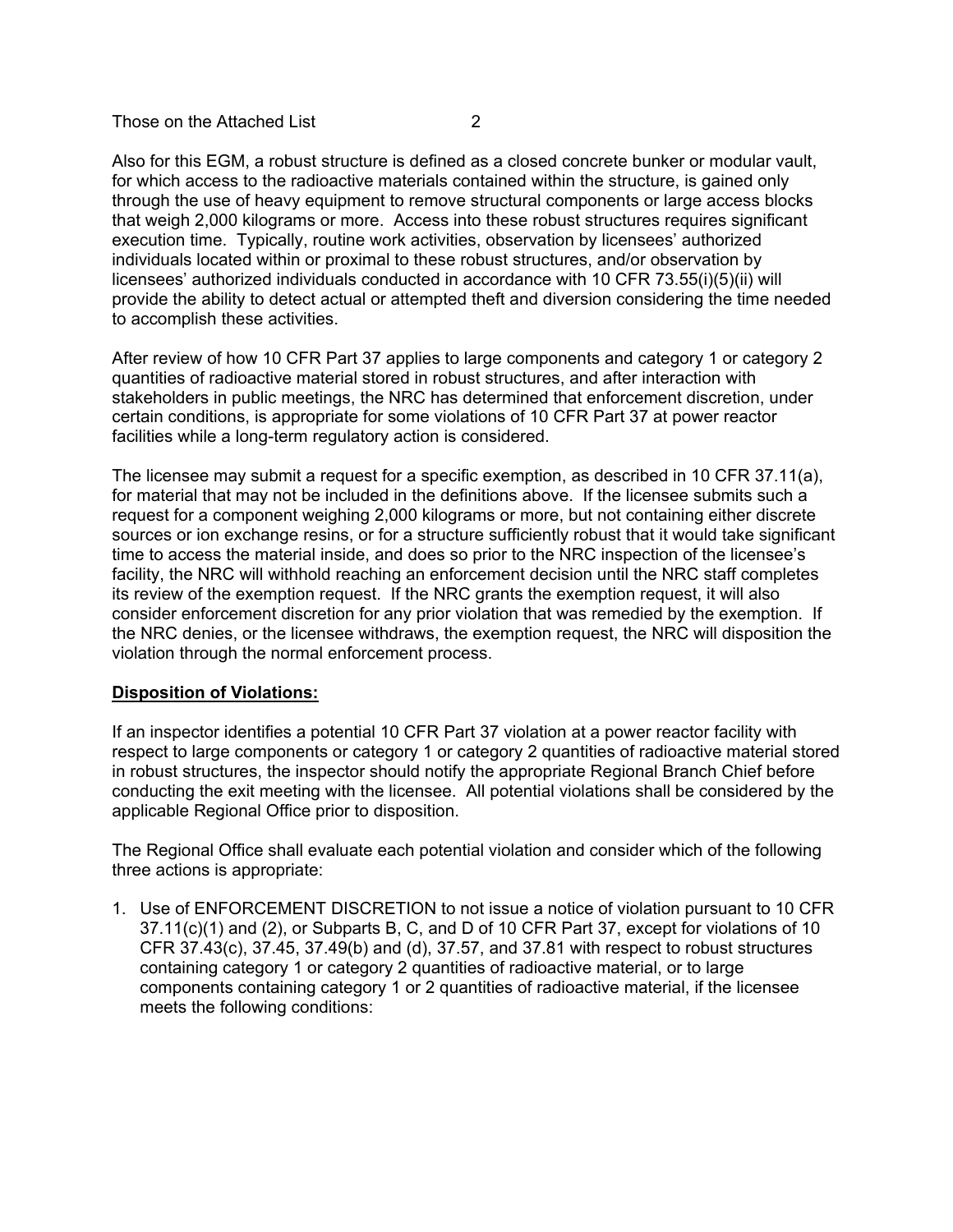Those on the Attached List 3

- a. The licensee has identified in writing those large components, and robust structures that contain category 1 or category 2 quantities of radioactive material, for which it is not in compliance with 10 CFR Part 37; and
- b. The licensee has an approved 10 CFR Part 73 security plan or a written 10 CFR Part 37 security plan that provides security measures adequate to detect, assess, and respond to actual or attempted theft or diversion with a written analysis that considers the time needed to accomplish these activities given the proximity and mobility of the equipment available for those large components and robust structures identified in 1.a. above; and
- c. The licensee has a written analysis documenting that the measures above do not decrease the effectiveness of the 10 CFR Part 73 security plan.
- 2. Decision on EXEMPTION REQUEST followed by consideration of ENFORCEMENT DISCRETION: If the licensee submits a request for a specific exemption as described in 10 CFR 37.11(a) for a component weighing 2,000 kilograms or more, but not containing either discrete sources or ion exchange resins, or for a robust structure prior to the NRC inspection of the licensee's facility, the NRC will withhold reaching an enforcement decision until the NRC staff completes its review of the exemption request. If the NRC finds that the exemption request should be granted, it will also consider enforcement discretion for any prior violation that was remedied by the exemption. If the NRC denies, or the licensee withdraws, the exemption request, the NRC will disposition the violation through the normal enforcement process.
- 3. Use of NORMAL ENFORCEMENT process: The NRC will use the normal enforcement process to evaluate and disposition the violation in cases not described in paragraphs 1 or 2 above.

If the Regional Office determines that the noncompliance meets the criteria for using discretion, the Regional Office will disposition the violation through the Security Issues Forum process, or a modified enforcement panel process, or a Headquarters enforcement panel, as appropriate.

The violation shall be assigned an enforcement action number to document the exercise of enforcement discretion and use of this EGM. This discretion is not limited to the initial inspection identifying the non-compliance and can be applied to subsequent inspections provided that all the criteria continue to be met.

This EGM will remain effective until the underlying technical issue is dispositioned through rulemaking or other regulatory action.

cc: M. Weber, DEDMRT M. Johnson, DEDR **SECY**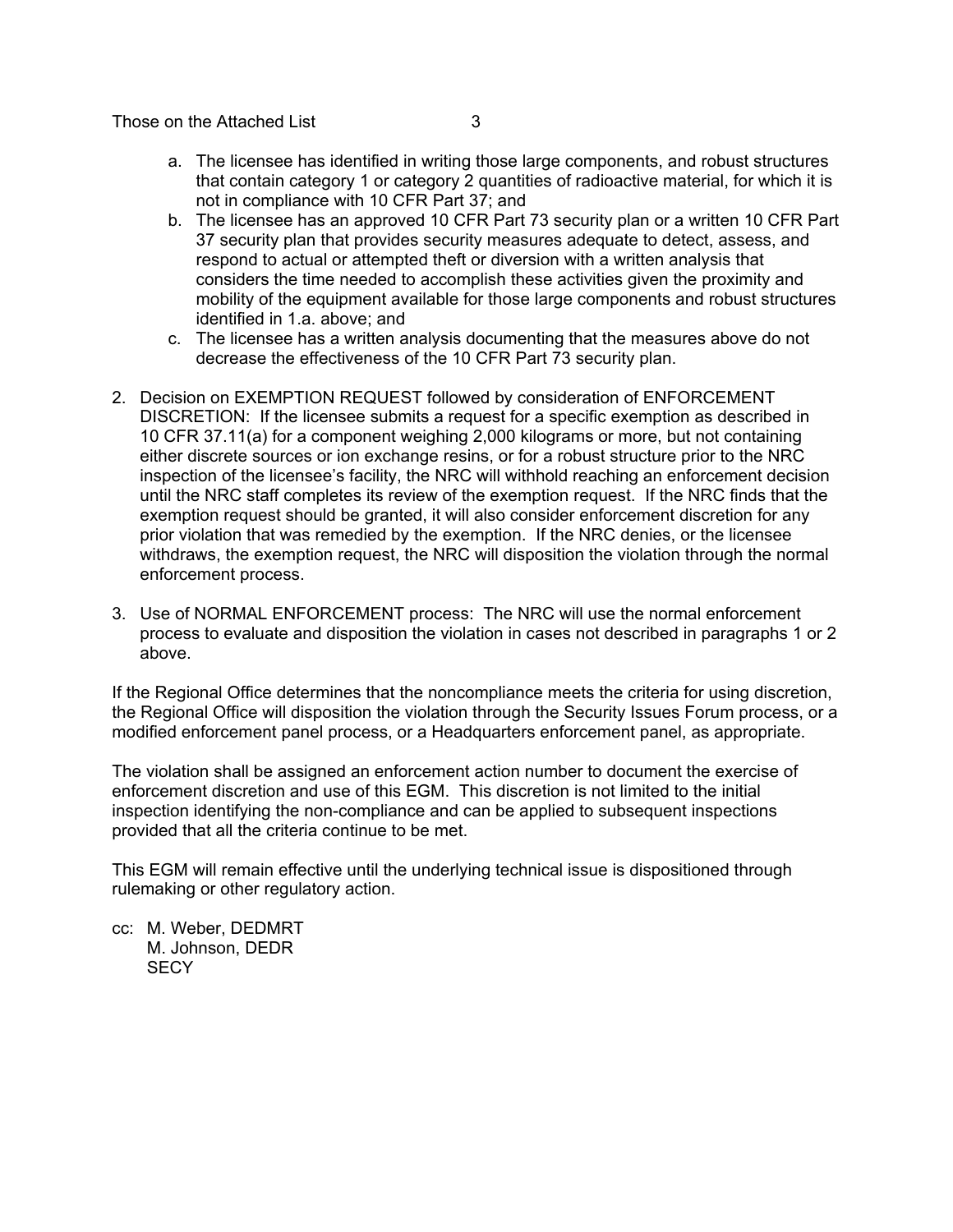- a. The licensee has identified in writing those large components, and robust structures that contain category 1 or category 2 quantities of radioactive material, for which it is not in compliance with 10 CFR Part 37; and
- b. The licensee has an approved 10 CFR Part 73 security plan or a written 10 CFR Part 37 security plan that provides security measures adequate to detect, assess, and respond to actual or attempted theft or diversion with a written analysis that considers the time needed to accomplish these activities given the proximity and mobility of the equipment available for those large components and robust structures identified in 1.a. above; and
- c. The licensee has a written analysis documenting that the measures above do not decrease the effectiveness of the 10 CFR Part 73 security plan.
- 2. Decision on EXEMPTION REQUEST followed by consideration of ENFORCEMENT DISCRETION: If the licensee submits a request for a specific exemption as described in 10 CFR 37.11(a) for a component weighing 2,000 kilograms or more, but not containing either discrete sources or ion exchange resins, or for a robust structure prior to the NRC inspection of the licensee's facility, the NRC will withhold reaching an enforcement decision until the NRC staff completes its review of the exemption request. If the NRC finds that the exemption request should be granted, it will also consider enforcement discretion for any prior violation that was remedied by the exemption. If the NRC denies, or the licensee withdraws, the exemption request, the NRC will disposition the violation through the normal enforcement process.
- 3. Use of NORMAL ENFORCEMENT process: The NRC will use the normal enforcement process to evaluate and disposition the violation in cases not described in paragraphs 1 or 2 above.

If the Regional Office determines that the noncompliance meets the criteria for using discretion, the Regional Office will disposition the violation through the Security Issues Forum process, or a modified enforcement panel process, or a Headquarters enforcement panel, as appropriate.

The violation shall be assigned an enforcement action number to document the exercise of enforcement discretion and use of this EGM. This discretion is not limited to the initial inspection identifying the non-compliance and can be applied to subsequent inspections provided that all the criteria continue to be met.

This EGM will remain effective until the underlying technical issue is dispositioned through rulemaking or other regulatory action.

cc: M. Weber, DEDMRT M. Johnson, DEDR **SECY** 

# **DISTRIBUTION: See Next Page**  ADAMS Accession No.: ML14056A151

| <b>OFFICE</b> | MSSA/SMPB       | MSSA/EC       | MSSA/SMPB                          | <b>NSIR</b>               | <b>NRR</b>    | <b>NRO</b> |
|---------------|-----------------|---------------|------------------------------------|---------------------------|---------------|------------|
| <b>NAME</b>   | <b>JDeCicco</b> | MBurgess      | AGiantelli                         | JWiggins                  | JUhle.        | GTracy     |
| <b>DATE</b>   | 3/6/2014        | 3/6/2014      | 3/6/2014                           | 3/ 11/2014                | 3/ 11/2014    | 3/7/2014   |
| <b>OFFICE</b> | <b>NMSS</b>     | RI/RA         | RII/RA                             | RIII/RA                   | RIV/RA        | ADM/DAS    |
| <b>NAME</b>   | CHaney          | WDean         | <b>VMcCree</b><br><b>LWert for</b> | CPederson<br>DRoberts for | <b>MDapas</b> | CBladey    |
| <b>DATE</b>   | 3/12/2014       | 3/ 10 / 2014  | 3/10/2014                          | 3/10/2014                 | 3/6/2014      | 3/ 11/2014 |
| <b>OFFICE</b> | <b>FSME</b>     | OE:ES         | OGC                                | OE:BC                     | OE:D          |            |
| <b>NAME</b>   | <b>LDudes</b>   | <b>DFurst</b> | ACoggins                           | <b>NHilton</b>            | RZimmerman    |            |
| <b>DATE</b>   | 3/ 11/2014      | 3/ 11/2014    | 3/10/2014                          | 3/12/2014                 | 3/ 13/2014    |            |